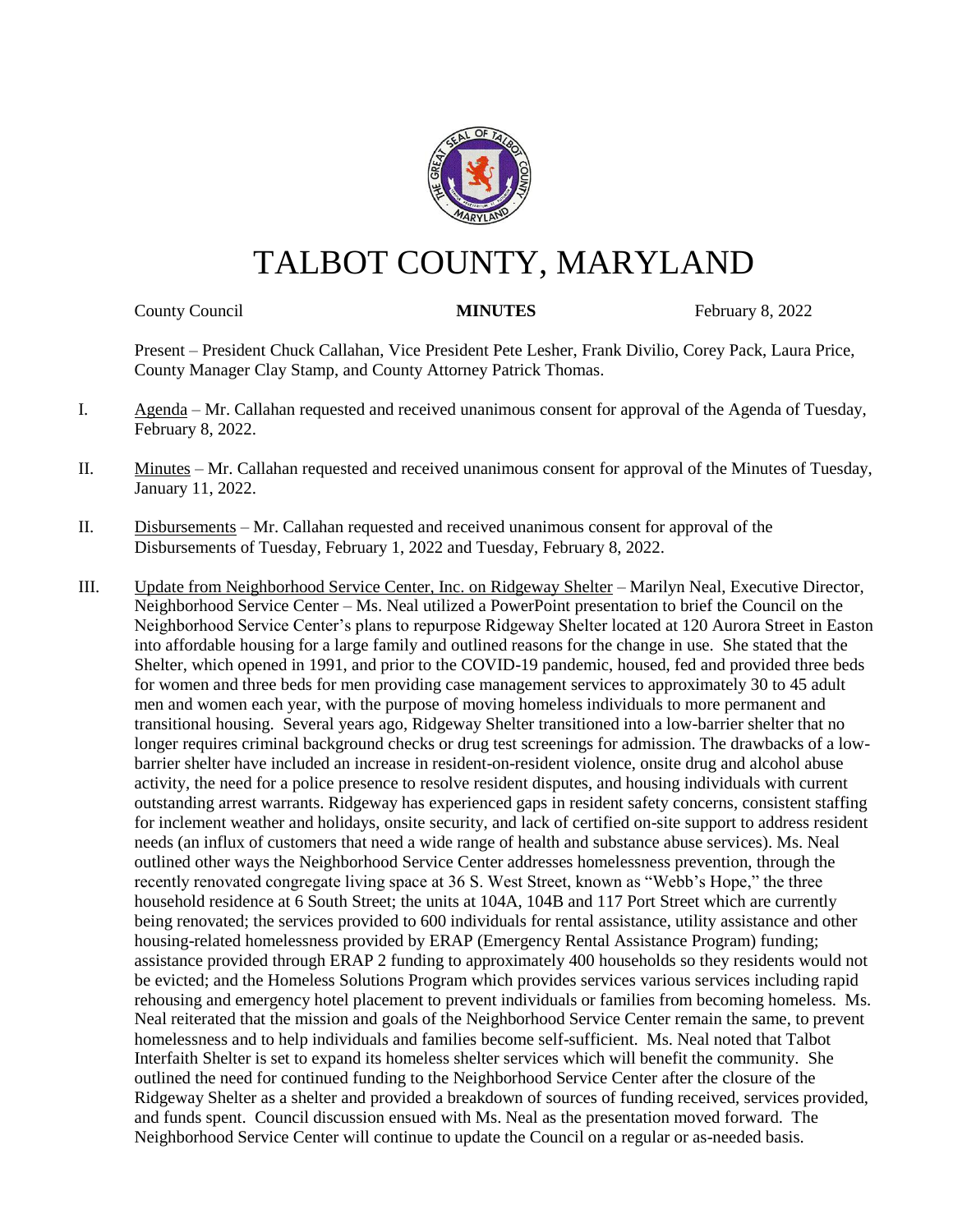- IV. Update on Emergency Rental Assistance Program Mary Kay Verdery, Grants Administrator Ms. Verdery updated the Council on the expenditure of grant funding in the sum of \$2,439,498 received from the Maryland Department of Housing and Community Development (DHCD) in May 2021 for the Emergency Rental Assistance Program (ERAP). She stated that the funds cover rental assistance and utility assistance as well as other service-related costs and program administration costs. She stated that the County partnered with the Neighborhood Service Center on the ERAP program which is responsible for screening of applicants to determine eligibility, issuing the funds and providing reporting information to the County; to date, \$1.65 million, or 68% of the budget for the program has been distributed to 600 beneficiaries. Ms. Verdery commended the Neighborhood Service Center for their work administering the program. She stated that the County will be requesting a budget modification to reallocate some of the utility and other housing-related funding to the rental category in order to continue to provide that assistance. Ms. Verdery stated that in December 2021, Talbot County was notified of the award of a second round of grand funding (ERAP2) in the sum of \$1,678,514 to continue to ensure housing stability and/or utility cutoff due to the impacts of COVID-19; the grant will begin upon expiration of ERAP1 in September 2022 and will end in September 2025, or once all the funds have been used. She stated that citizens who are interested in submitting an application may do so by logging onto the Neighborhood Service Center website: [www.nsctalbotmd.org,](http://www.nsctalbotmd.org/) [www.talbotcovid19.org,](http://www.talbotcovid19.org/) or [www.rentrelief.maryland.gov](http://www.rentrelief.maryland.gov/) for more information in English or Spanish. Ms. Verdery expressed her appreciation for the opportunity to support those citizens negatively impacted by COVID-19. Council members expressed their appreciation to Ms. Verdery and Ms. Neal for their assistance to Talbot County citizens.
- V. Update by Department of Economic Development and Tourism Cassandra Vanhooser, Director, Department of Economic Development and Tourism – Ms. Vanhooser utilized a PowerPoint presentation to update the Council on federal Coronavirus Aid, Relief, and Economic Security Act (CARES) grant funding distributed to small businesses in Talbot County for the period June 2020 through December 2021 totaling \$3.27 million, half of which was distributed in 2021. She provided information on other State grant funding distributed to restaurants, lodging establishments, non-profits, on-line sales/teleworking, as well as emergency grants totaling \$160,000 to nine (9) businesses in Talbot County affected by recent flooding. Ms. Vanhooser also briefed the Council on the County's Incentive Fund investment with Aphena Pharma of Easton, which recently completed a \$7 million expansion, creating a 27-acre pharmaceutical manufacturing campus and hiring an additional 156 employees. The renovation was completed with the assistance of a \$300,000 grant from the State and a 10% match (\$15,000 from Talbot County and \$15,000 from the Town of Easton). Ms. Vanhooser named several organizations with whom the Talbot County Department of Economic Development had partnered to assist small businesses in the county, and provided statistical information on businesses assisted by the Small Business Development Center based out of Salisbury University, including counseling of clients, training events, jobs supported, financing and value of financing. Ms. Vanhooser also provided an overview of the Eastern Shore Business Sentiment Survey, conducted in June 2021 and December 2021. She stated that overall, in the June Survey, businesses expressed a positive outlook for the next 12 months, with the outlook moderating slightly in December 2021. Respondents to the Survey, 43% of whom were from Talbot County, stated that COVID-19 created new problems and exacerbated existing ones, including the labor shortage, inflation, and supply chain issues. She expressed her appreciation to the businesses in Talbot County which participated in the Survey. Ms. Vanhooser concluded her update by outlining the ways by which the Department of Economic Development and Tourism continues to reach out to the businesses in, and visitors to, Talbot County. Council discussion ensued with Ms. Vanhooser. Ms. Vanhooser will continue to update the Council on a regular or as-needed basis.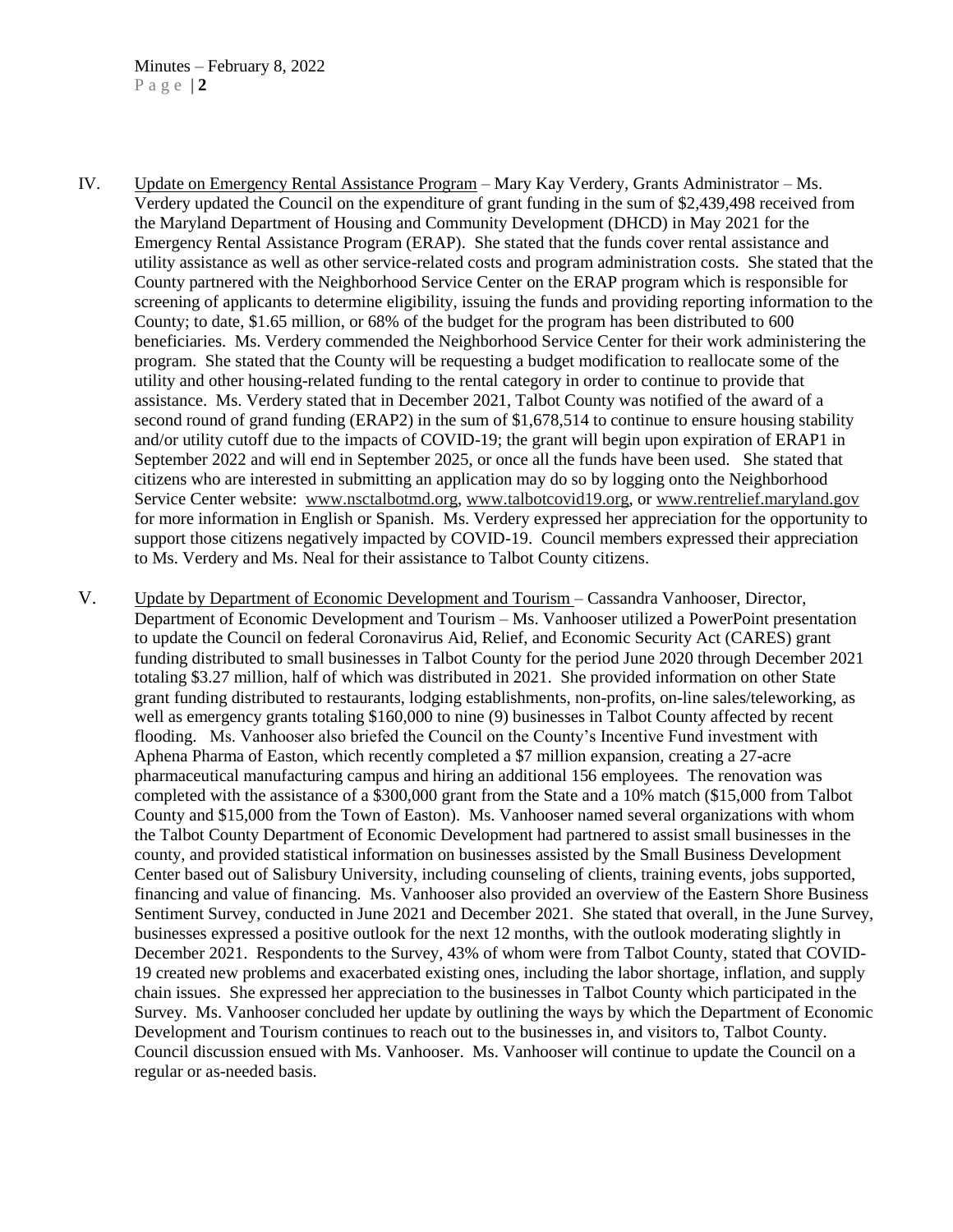#### VI. Public Hearing:

Bill No. 1496, A BILL TO REPEAL AND REENACT CHAPTER 102, "PARKS AND RECREATION," TALBOT COUNTY CODE AND TO ENACT A NEW CHAPTER 76 ENTITLED "GOLF BOARD," was read into the record by the Clerk and brought forward for public hearing. Prior to the public hearing, County Attorney, Patrick Thomas, stated that the Council held a work session on the proposed changes in the fall of 2021, and those changes have been incorporated into the legislation now before the Council. He stated that the legislation provides clarification of the regulations in §102-5 and provides for a new chapter for the Golf Board to avoid any confusion of its regulations with those for Parks and Recreation. Members of the public were afforded an opportunity to comment on the legislation. At Mr. Divilio's request, and no objection of the Council, written comments on Bill No. 1496 will be accepted until Tuesday, February 22, 2022. Council discussion ensued. Bill No. 1496 is eligible for vote on Tuesday, February 22, 2022.

- VII. Discussion of Pending General Assembly Legislation: *SB288, Talbot County – Board of Education – Election of Officers*, sponsored by Senator Adelaide Eckardt at the request of the Talbot County Board of Education, was brought forward for discussion. Ms. Price stated the purpose of the legislation is to permit the Talbot County Board of Education to alter the timing of its annual election of officers from January to December. Council discussion ensued. Upon motion by Ms. Price, seconded by Mr. Divilio, the Council approved forwarding a letter in support of SB288 by voting 5 - 0 as follows:
	- Mr. Callahan Aye Mr. Divilio – Aye Mr. Lesher – Aye Ms. Price – Aye Mr. Pack - Aye

*HB633, Education – Accountability and Implementation Board – Membership,* was brought forward for discussion; if approved, the legislation would alter the membership and qualifications of members of the Kirwan Commission Accountability and Implementation Board in order to provide geographic diversity on the Board. Ms. Price stated that initially, membership of the Board called for appointment of only seven (7) members by the Governor, with membership from one of the larger jurisdictions and the more rural jurisdictions not included. HB633 calls for the membership to increase from seven (7) to eleven (11) members which will include a member from the Eastern Shore, the Western Shore, Southern Maryland, as well as the remaining large jurisdiction that did not previously have representation. Ms. Price urged her colleagues to support the legislation. Upon motion by Mr. Divilio, seconded by Ms. Price, the Council approved forwarding a letter in support of HB633 by voting  $5 - 0$  as follows:

Mr. Callahan – Aye Mr. Divilio – Aye Mr. Lesher – Aye Ms. Price – Aye Mr. Pack - Aye

#### VIII. County Manager's Report:

A. Talbot County Short Term Rental Review Board – Requested Council approval for the appointment of Michele La Rocca to the Talbot County Short Term Rental Review Board as the attorney representative; requested the appointment of Keith Watts to a three-year term on the Talbot County Short Term Rental Review Board as an individual having knowledge or interest relevant to the Board's functions; said terms will expire January 1,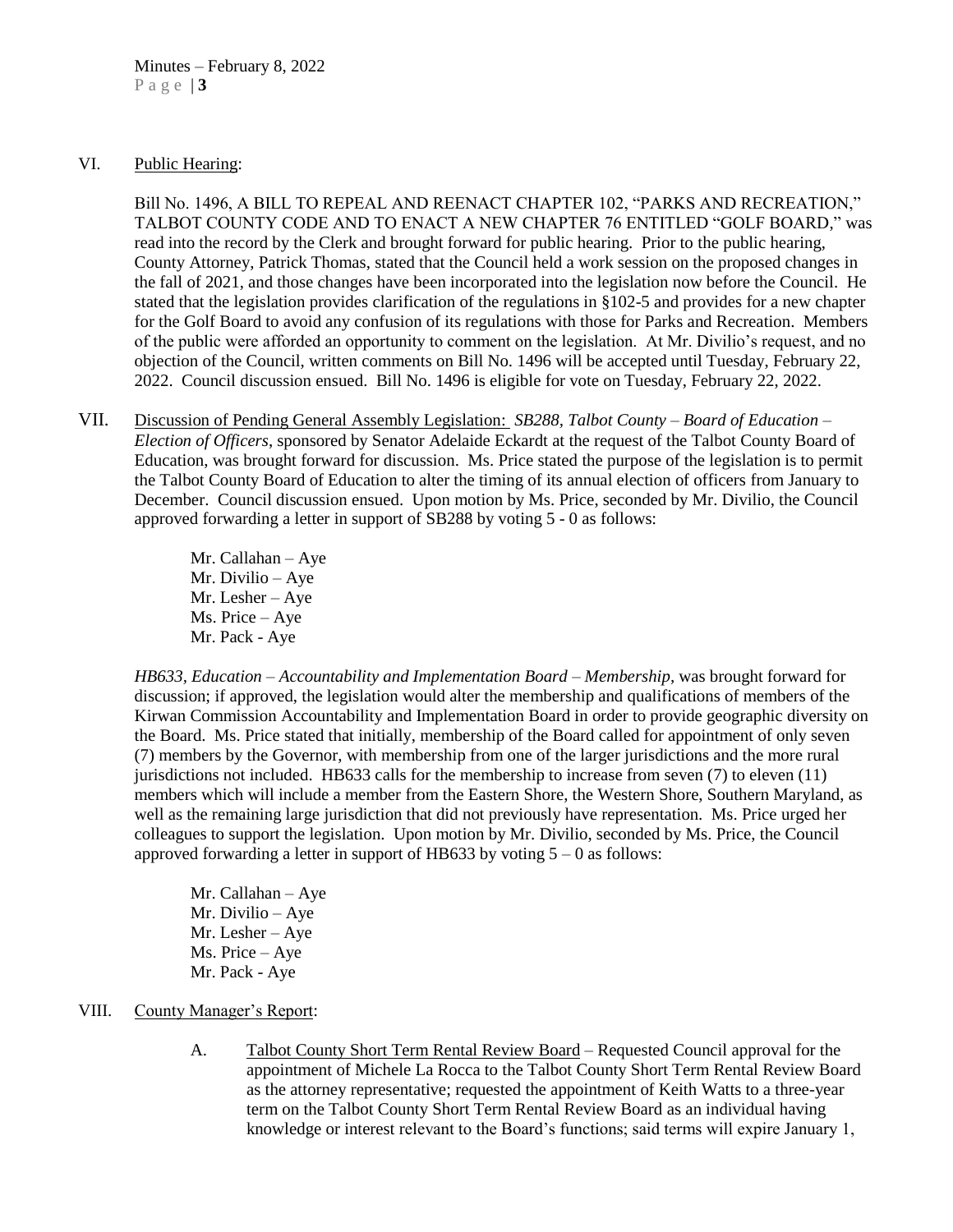2023 and January 1, 2025, respectively. Upon motion by Mr. Divilio, seconded by Mr. Pack, the Council approved the appointments by voting  $5 - 0$  as follows:

Mr. Callahan – Aye Mr. Divilio – Aye Mr. Lesher – Aye Ms. Price – Aye Mr. Pack - Aye

B. Talbot County Board of Appeals - Requested Council approval for the reappointment of Louis Dorsey, Jr. to a three-year term on the Talbot County Board of Appeals as a regular member; requested Council approval for the appointment of Jeffrey Adelman to a threeyear term as a regular member; and requested Council approval for the appointment of Patrick Forrest to a three-year term as an alternate member; said terms will expire on February 11, 2025. Upon motion by Mr. Pack, seconded by Mr. Divilio, the Council approved the reappointment and appointments by voting  $5 - 0$  as follows:

> Mr. Callahan – Aye Mr. Divilio – Aye Mr. Lesher – Aye Ms. Price – Aye Mr. Pack – Aye

C. Talbot County Tourism Board – Requested Council approval for the appointment of Mary Kellogg to the Talbot County Tourism Board as a representative of Tilghman to complete the unexpired term of Kelley Cox; said term will expire July 1, 2023. Upon motion by Ms. Price, seconded by Mr. Lesher, the Council approved the appointment by voting  $5 - 0$  as follows:

> Mr. Callahan – Aye Mr. Divilio – Aye Mr. Lesher – Aye Ms. Price – Aye Mr. Pack – Aye

D. Request from Department of Parks and Recreation – Requested Council's approval to have the Department of Parks and Recreation utilize FY22 Contingency Funds in the sum of \$22,800 for the purchase of a John Deere 2029R compact utility tractor; the County Manager has certified that the Contingency Funds are available. Mr. Stamp stated that funding for the tractor was allocated in FY21 and an order placed through a State contract; however, due to the COVID-19 pandemic and scarcity of some of the parts, the tractor was unable to be delivered prior to the conclusion of FY21. Upon motion by Ms. Price, seconded by Mr. Divilio, the Council approved the use of Contingency Funds as outlined by voting  $5 - 0$  as follows:

> Mr. Callahan – Aye Mr. Divilio – Aye Mr. Lesher – Aye Ms. Price – Aye Mr. Pack – Aye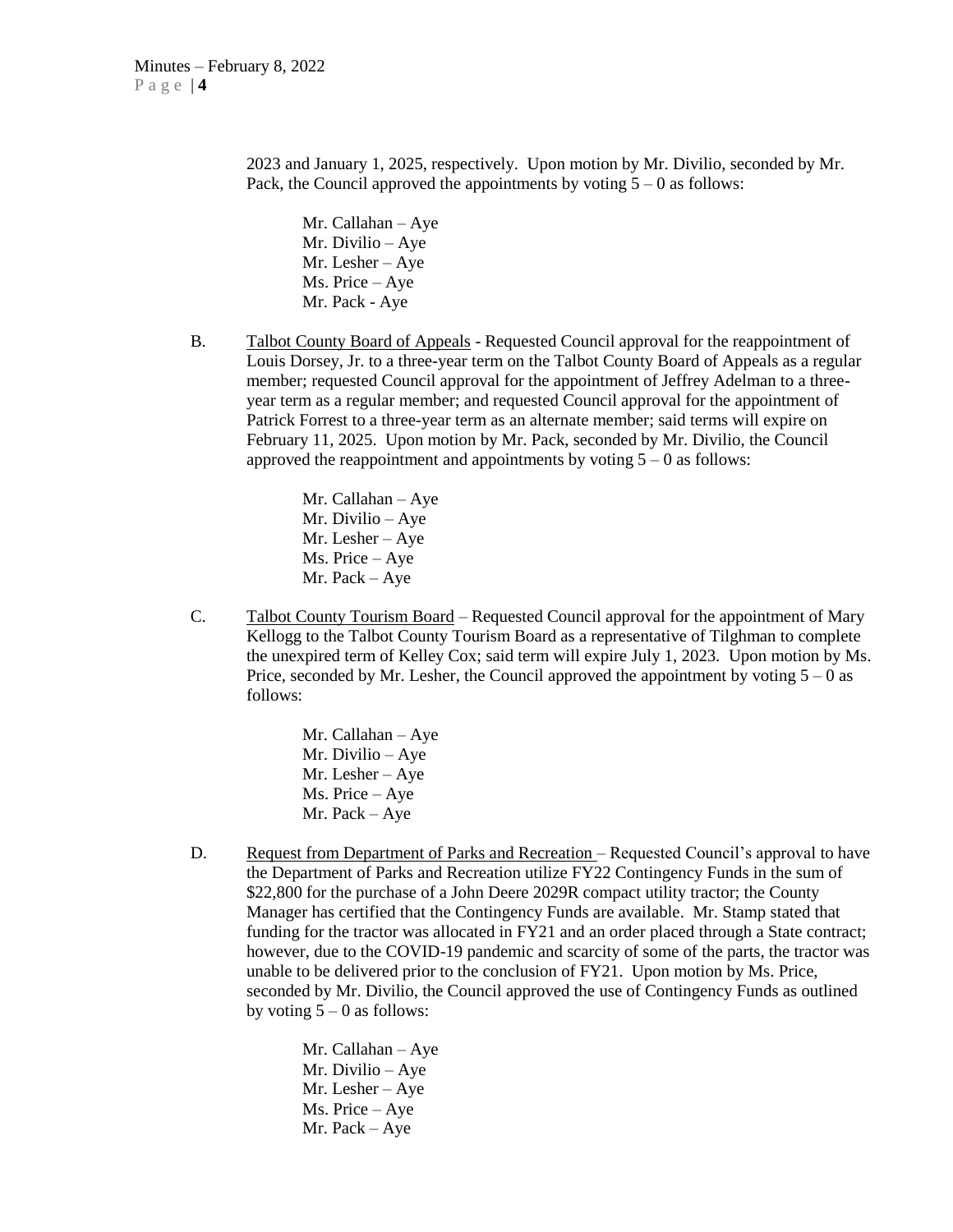E. Request from Hog Neck Golf Course – Requested Council's approval of the recommendation of Rich Setter, General Manager/Golf Professional, Hog Neck Golf Course, for a \$100 increase in the annual membership fee, a \$5 increase in fees for weekend morning golf, and a \$5 increase in fees for weekend mid-day golf effective Spring 2022. Mr. Setter outlined reasons for the request and Council discussion ensued. Upon motion by Mr. Divilio, seconded by Mr. Pack, the Council approved the recommendation by voting  $5 - 0$  as follows:

> Mr. Callahan – Aye Mr. Divilio – Aye Mr. Lesher – Aye Ms. Price – Aye Mr. Pack – Aye

- F. County Offices Closed Mr. Stamp stated that County offices will be closed on Monday, February 21, 2022 in recognition of Presidents' Day.
- IX. Public Comments: There were no comments by members of the public.
- X. Council Comments:
	- Mr. Pack Mr. Pack encouraged individuals to continue to get tested for COVID-19 and to get vaccinated. He stated that he had gone to the State testing site, manned by the National Guard at the former Cadmus building, and was in and out in five minutes. He reiterated his previous statement to continue to get tested so we can all keep each other safe, and to get vaccinated. He stated that Dr. Maguire and her team have set up the Talbot County Vaccine Center, 102 Marlboro Avenue in Easton (former Hearthstone Gym) and can get individuals in and out in a few minutes. He stated that both the testing and the vaccinations are free; if you know your name, address, and date of birth, you are good to go. Mr. Pack concluded his comments by stating that, in his opinion, we are approaching an endemic with COVID-19; it's going to be with us, so we need to take proper precautions by getting tested and vaccinated.
	- Ms. Price Ms. Price stated that she had testified in the Maryland Senate earlier in the day on reinvesting in local transportation infrastructure legislation, a MACo initiative, and had previously testified in the House. She stated that based on the questions asked by the committee, the testimony, in her opinion, went really well although she has no idea if the legislation will pass, but in her opinion, it would be really huge if it were to pass.
	- Mr. Divilio No comments.
	- Mr. Lesher Mr. Lesher stated that the County has received the first tranche of \$7.2 million in American Recovery Plan Act (ARPA) COVID-19 relief funding, the use of which is very flexible. He stated that there was an enormous response from the public community survey as to how the funds should be prioritized for use - 648 responses were received. Mr. Lesher stated that the data received from the survey was compiled by BEACON (Business Economic and Community Outreach Network) at Salisbury University and is being reviewed by the staff committee of which he is a part; the survey results will be made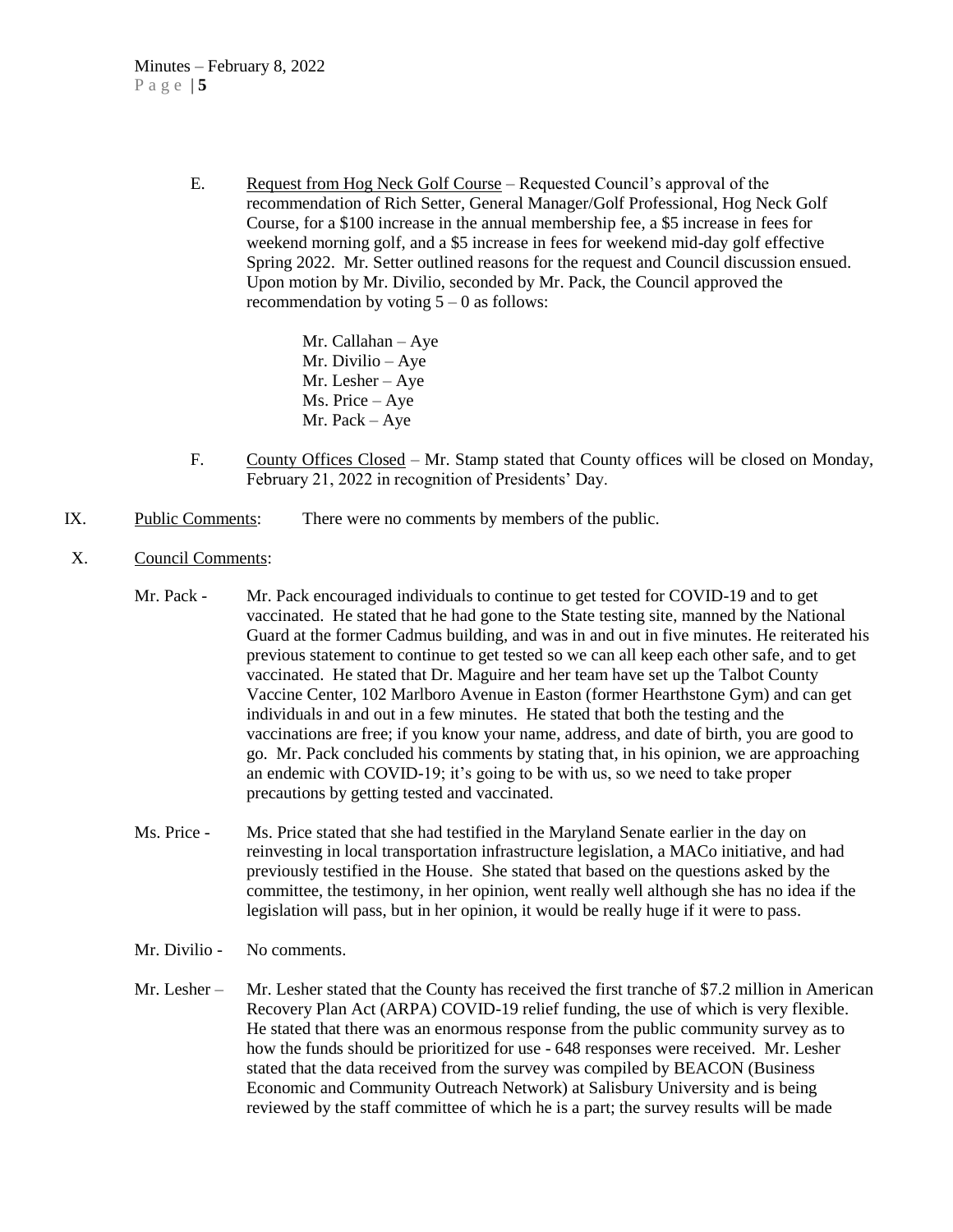public and recommendations on the allocation of funds will be presented to Council at an upcoming meeting.

- Mr. Callahan Mr. Callahan stated that Council has worked really hard for the past couple of nights. He stated that last night's meeting with representatives of the Town of Trappe and members of the public went very well, in his opinion, and he expressed his appreciation to Council for doing a good job. He concurred with Mr. Stamp's comments that the county has a lot of great people who are helping members of the public with keeping their homes, nurturing their children. Mr. Callahan concluded his comments by commended Ms. Price on, in his opinion, a great article in the Sunday edition of *The Star Democrat* and stated that she is doing a good job for Talbot County as the County's Maryland Association of Counties (MACo) liaison as well as Chair of the MACo Board of Directors.
- XI. Upon motion by Mr. Divilio, seconded by Mr. Lesher the Council voted to adjourn and to reconvene on Tuesday, February 22, 2022 at 3:00 p.m. for a virtual work session with Planning and Zoning regarding a large scale solar array project; and to convene in a virtual Open Session at 4:00 p.m. and immediately adjourn into a virtual Closed Session for discussion of legal, personnel and real estate matters as listed on the statement for closing the meeting, and at  $6:00$  p.m. for the virtual meeting by voting  $5-0$  as follows:

Mr. Callahan - Aye Mr. Divilio – Aye Mr. Lesher – Aye Ms. Price – Aye Mr. Pack – Aye

The meeting adjourned at 7:35 p.m.

The transcript of the February 8, 2022 County Council meeting is available for review in the Office of the Talbot County Manager during regular office hours.

XI. Meeting with Elected Officials from Easton, Oxford, Queen Anne, St. Michaels, and Trappe – The Talbot County Council held a virtual meeting with elected officials from the incorporated municipalities of Talbot County on Tuesday, February 1, 2022 at 5:00 p.m. The following individuals were in attendance: Megan Cook, President, Easton Town Council; Al Silverstein and Don Abbatiello, Members, Easton Town Council; Don Richardson, Easton Town Manager; Gordon Fronk, President, Commissioners of Oxford; James "Jimmy" Jaramillo, Commissioner, Town of Oxford; Phillip "Phil" Starkey, Mayor, Town of Queen Anne; Dawn Starkey, Town Clerk, Town of Queen Anne; Jeffrey "Jeff" Rhodes, Interim Town Clerk/Manager, Town of St. Michaels; Brian Schmidt, Commissioner, Town of Trappe; Chuck Callahan, President, Talbot County Council; Pete Lesher, Vice President, Talbot County Council; Frank Divilio, Corey Pack, Members, Talbot County Council; County Manager, Clay Stamp; Micah Risher, Manager, Easton Airport; Jack Pettit, President, Talbot County Airport Board; Cassandra Vanhooser, Director, Talbot County Department of Economic Development and Tourism; Joe Gamble, Talbot County Sheriff; and Scott Warner, Executive Director, Mid-Shore Regional Council. The following topics were brought forward: (1) Easton Volunteer Fire Department's Training Facility and the Impact to Easton Airport – Mr. Risher stated that he had attended the first site review meeting for the proposed facility located adjacent to Easton Airport and expressed his concerns regarding the proximity of the proposed facility to the Airport's Air Traffic Control Tower and Runway 4-22. He stated that when simulated house fires are being conducted at the facility, the resulting smoke will require re-routing of air traffic directly over the town of Easton rather than its current route on the western side of town. Mr. Risher stated that he had made three recommendations to the Town for relocation of the proposed facility farther from Easton Airport which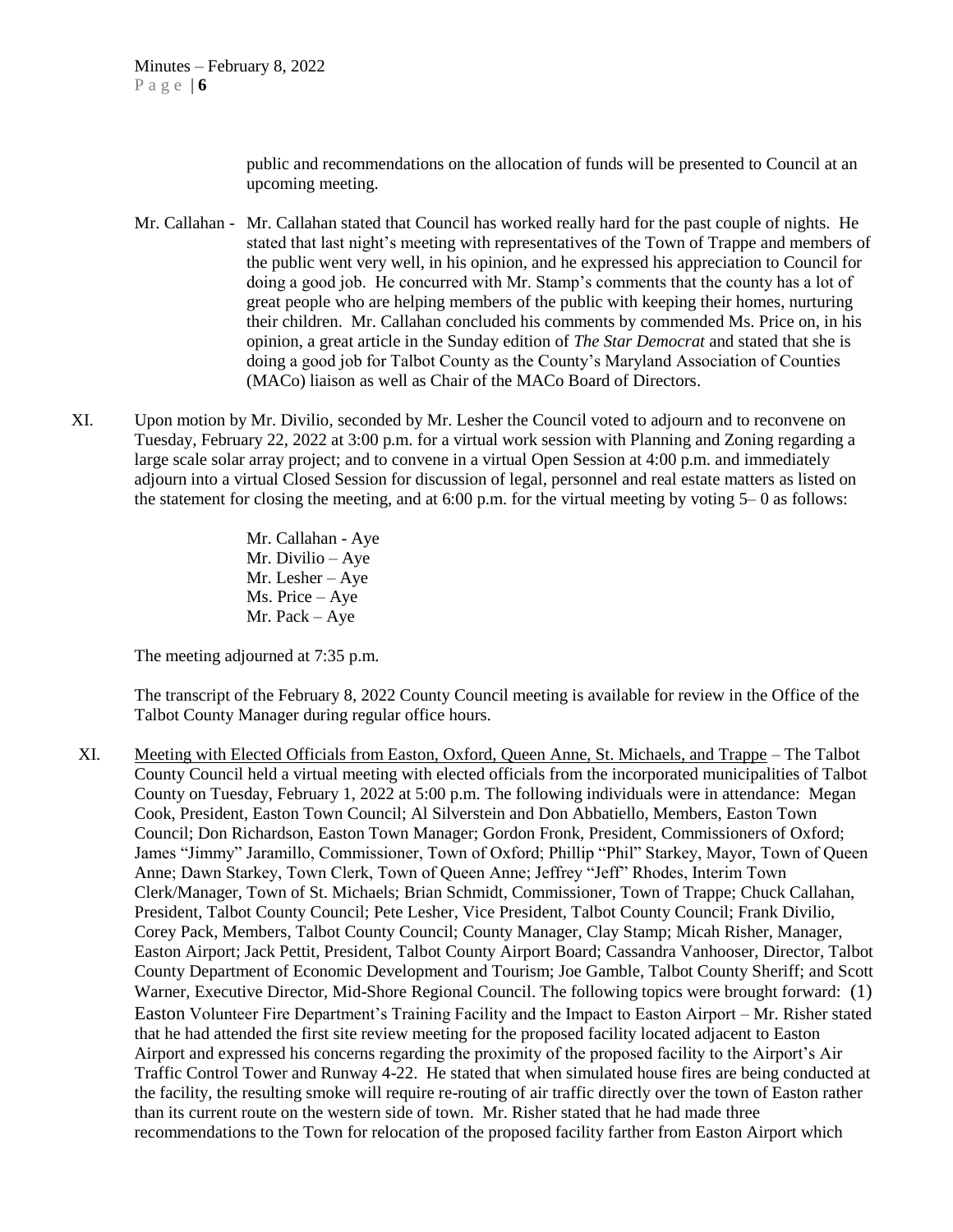would allow smoke to dissipate. Discussion ensued with Town of Easton representatives. Mr. Pettit reiterated that the training facility at the currently proposed location will diminish safety at Easton Airport, particularly for those pilots utilizing non-instrument landings; discussion again ensued. (2) Update on Eastern Shore Economic Recovery Project - Ms. Vanhooser briefed the Council on findings from the Eastern Shore Business Sentiment Survey which was conducted in partnership with Salisbury University's Business Economic and Community Outreach Network (BEACON), several of the region's economic and workforce development professionals, and business owners. She stated that the goal of the Survey was to gather the opinions and information from the business and industry sectors as to whether they anticipate the Eastern Shore business climate to remain unchanged, improve, or worsen over the next 12 months; the Survey was conducted in June 2021 and again in December 2021. She stated that overall there was a positive outlook for the next 12 months; the Survey will be repeated every six months. She stated that the respondents did express concern about new problems created, or existing problems exacerbated by, COVID-19, including labor shortages, inflation, and supply chain issues. Ms. Vanhooser stated that information submitted by the businesses will be available on several data driven tools as a means of better understand the needs of the business community and as a gauge of the health of the economy. Ms. Vanhooser stated that the Survey grew out of the Eastern Shore Economic Recovery Project which was made possible through a \$507,000 grant from the United Stated Economic Development Agency (EDA); 43% of the respondents to the Survey were from Talbot County. More information on the Eastern Shore Economic Recovery Project may be found at [www.recovery.delmarvaindix.org.](http://www.recovery.delmarvaindix.org/); (3) Discussion of Police Coverage in Towns and the County – Sheriff Gamble provided statistical information related to calls to his department for service in 2021, including arrests by the Talbot County Drug Task Force. He stated that 100,000 people in the nation died in 2021 from drug overdoses and that his department is seeing far more fake oxycontin pills, which in his opinion, is a precursor to more overdose deaths. Sheriff Gamble stated that his department has seen tremendous changes in the salary structure recently enacted for the Maryland State Police and as a result, Sheriff's deputies are leaving local jurisdictions to join the State Police, citing the example of a 9-year veteran of the Easton Police Department can start with the Maryland State Police at the 9-year salary level; (4) Ms. Cook briefed the group on current or future development projects in the town of Easton, including a 200 hundred unit housing development, a 120 apartment development on Elliott Road, proposed development of the Poplar Hill Farm, the development of Easton Point Park and the Rails-to-Trails project; (5) Mr. Fronk stated that the Mews building in Oxford is nearing completion and will house four new apartments as well as commercial space; occupancy of the commercial space in anticipated in spring 2022. He stated that the new wastewater treatment plant system for the Town of Oxford was completed at a cost of \$18 million; the original anticipated cost was \$11 million. He stated that drainage repairs for Morris Street have been made and the Town is waiting for the State to complete the repaving. Central Park, behind the Oxford Community Center now has picnic tables, benches, and corn hole and bocce ball games and the tennis courts have been painted so pickle ball players can also utilize the courts. Mr. Fronk briefed the group on the work of the Town's sign committee and stated that the Oxford Resiliency Committee will be indexing the information gathered and addressing issues related to same. (6) Mr. Starkey stated that the Town of Queen Anne is working on drainage issues within the town; has submitted an application for Program Open Space (POS) funding for a walking trail in the Town park and continues to receive complaints from town residents regarding drug activity; Sheriff Gamble stated that citizens should call his office to report the purported activity; (7) Mr. Rhodes stated that the Town of St. Michaels received applications from 19 states and the District of Columbia for the Town Manager position. He stated that the Town's sewer project is almost complete and that the Town will be implementing a digital water meter system in the near future. He stated that St. Michaels experienced more than 60 days of flooding in 2021 during which the town docks were flooded; he announced plans to extend Rails-to-Trails from Railway Avenue to the Perry Cabin ball fields; and stated that the police department for the Town is now fully staffed; (8) Mr. Schmidt stated that the developer of Lakeside had donated land for new signage for the Town of Trappe; parts for the new well have been received and Town representatives will be meeting with the County Council on Monday, February 7, 2022 for a work session on the Lakeside Project.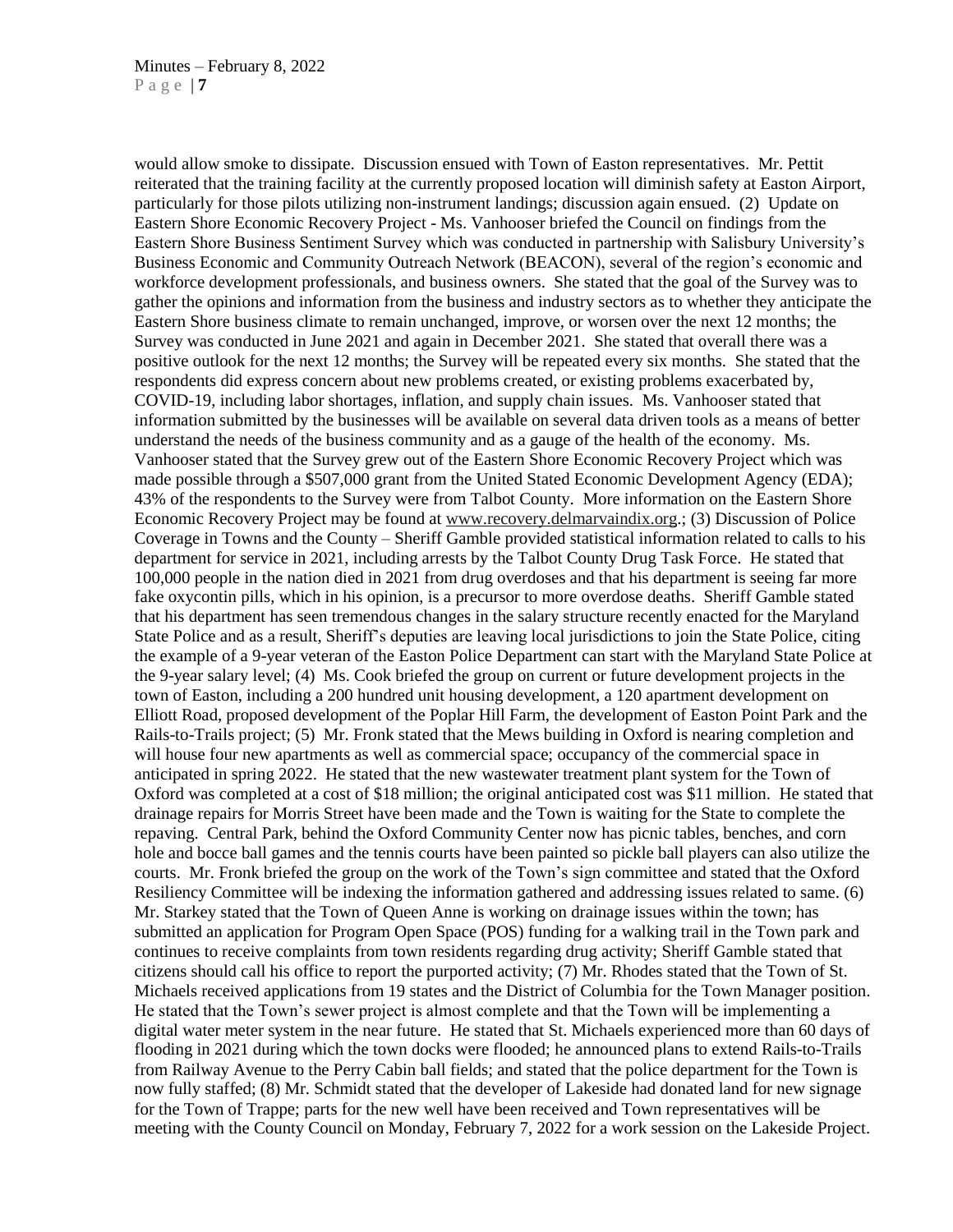The next Municipalities Meeting is scheduled for Tuesday, June 7, 2022 at 5:00 p.m. at the Talbot County Community Center, 10028 Ocean Gateway, Easton.

XII. Work Session on Lakeside Project – The Talbot County Council held a virtual work session on Monday, February 7, 2022 at 5:00 p.m. on the Lakeside Project in the town of Trappe. Members of the Trappe Town Council, Lyndsey Ryan, attorney for the Town of Trappe, Ryan Showalter, attorney for the developer of the Lakeside project, Trappe East Holdings Business Trust, County Attorney, Patrick Thomas, members of the Talbot County Planning Commission, Talbot County Public Works Advisory Board and County Engineer, Ray Clarke were in attendance. Mr. Callahan stated over the last several months, members of the public have expressed concerns regarding various facets of the proposed Lakeside project and the purpose of the work session is to bring all parties to the table and to have the Town of Trappe and the attorney for the developer to help the public more clearly understand matters related to the project. Mr. Thomas provided a summary of the Comprehensive Water and Sewer Plan process, which each of the 23 counties in Maryland and Baltimore City are required by law to adopt. He stated that the Plan is not only a planning tool for the provision of adequate water supply and sewer systems throughout the county, including its municipalities, but also looks at systems planned for at least 10 years into the future. He stated that no water supply or sewer system can be installed or extended in the county, including a municipality, unless it conforms to the Plan. He then outlined the process by which the Plan can be amended through introduction of a resolution followed by review by the Public Works Advisory Board and Planning Commission; if certified by the Planning Commission that it is consistent with the current County Comprehensive Plan and approved by the Council, the resolution is forwarded to the Maryland Department of the Environment (MDE) for review and consideration of approval. Upon approval by MDE, the resolution then becomes part of the County's Comprehensive Water and Sewer Plan. Council discussion ensued with Mr. Thomas regarding Resolution No. 281, approved by the Council on August 11, 2020, Resolution No. 308 which proposes to rescind Resolution No. 281, and Resolution No. 313 which proposes to impose additional conditions on Phase One of the Lakeside project, and which the Planning Commission voted was not consistent with the County's Comprehensive Plan. County Engineer, Ray Clarke, provided a timeline of the history of Resolution No. 281; Lyndsey Ryan, attorney for the Town of Trappe, provided an update on the Town of Trappe's efforts to upgrade their wastewater treatment plant to Enhanced Nutrient Removal (ENR) standards and stated that the timeline for design, permitting, and construction, and start-up of the upgrade is approximately three years. Council discussion ensued with Ms. Ryan as various information was provided. Ms. Ryan then briefed the Council on matters related to the existing Town wastewater treatment plant, including capacity, discharge parameters, and permit violations. Council discussion again ensued with Ms. Ryan and members of the Trappe Town Council. Ryan Showalter, attorney for the developer of Lakeside, outlined, in his professional opinion, what Resolution No. 281 accomplished, the possible impacts of rescinding it, and provided a timeline which led to the introduction and passage of Resolution No. 281 by the Council, its approval by MDE, and its specific relationship to proposed improvements by the Town of Trappe to its wastewater treatment system and the Lakeside development. He also outlined improvements by the Town of Trappe to its water system to incorporate initial phases of the Lakeside project into its system as well as future capital improvement plans for both water and wastewater systems for the Town. Mr. Showalter stated that everything related to Lakeside was permitted by the County's 2002 Report of the Review. He stated that, in his professional opinion, rescission of Resolution No. 281 would change the specifics related to the Lakeside wastewater treatment and provided details on same. He stated that, based on MDE's approval of Resolution No. 281, the Town and the developer entered into a contract under which the Town allocated 120 equivalent dwelling units (EDUs), payment for that allocation has been made and received by the Town and construction at Lakeside has begun on the basis of the agreement. Council discussion ensued with Mr. Showalter as various points were brought forward. Council members expressed their appreciation to everyone in attendance for providing information on their role in the process. The work session concluded at 7:11 p.m.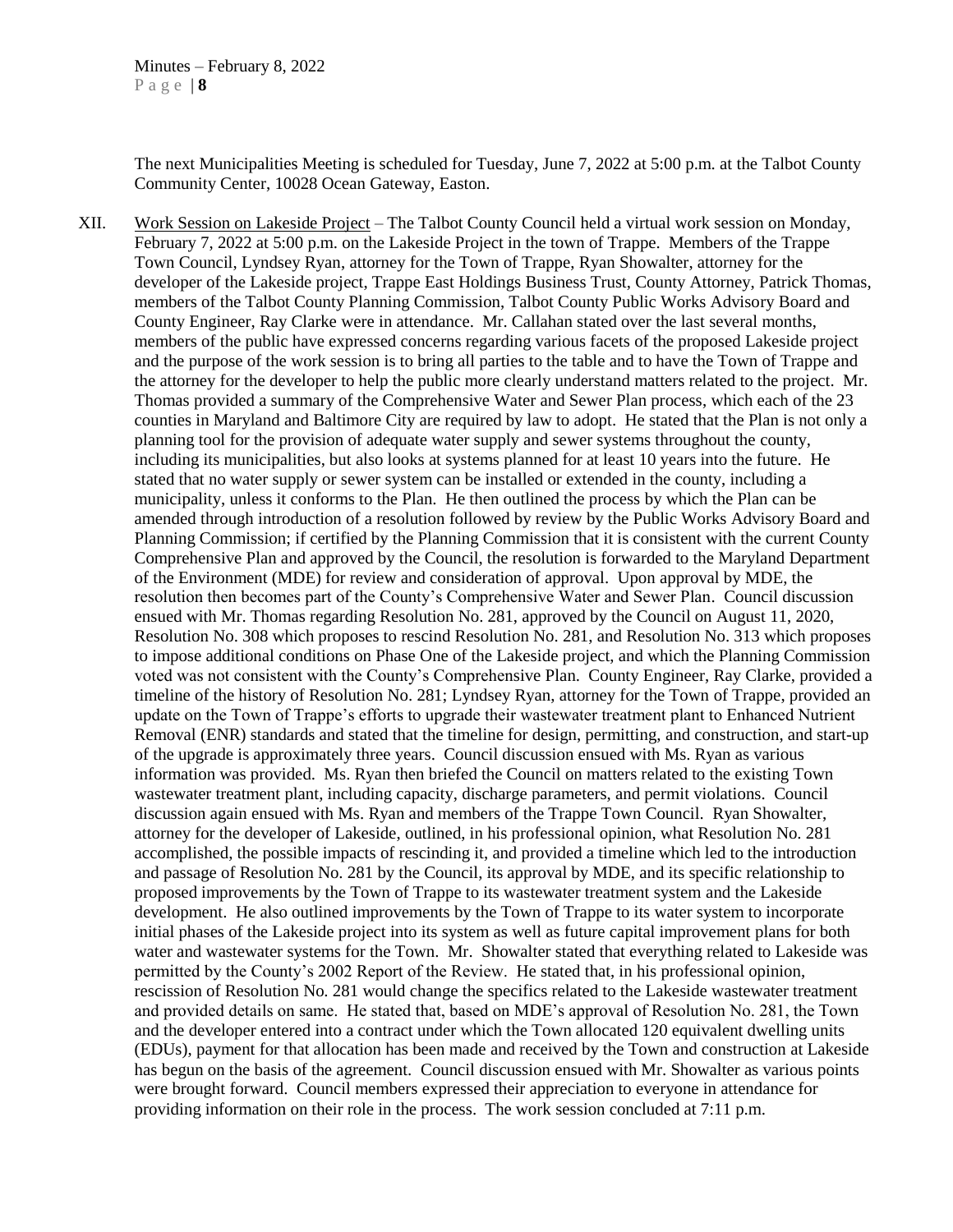XIII. Work Session with Sheriff Gamble, Towns, and Police Chiefs Re: Maryland *HB670, Police Reform and Accountability Act of 2021 –* The Talbot County Council held a virtual work session on Tuesday, February 8, 2022 at 3:00 p.m. with Talbot County Sheriff, Joe Gamble, elected officials of the county's incorporated towns and the police chiefs of the Town of Easton, Oxford and St. Michaels to discuss the implementation of *HB670, Police Reform and Accountability Act of 2021* by July 1, 2022, including the fiscal impacts of its implementation. County Manager, Clay Stamp, stated that the legislation, which is an unfunded State mandate is not a "one size fits all" for jurisdictions across the state. The intent of the legislation is to provide citizen oversight of police, excluding those in State and federal agencies. County Attorney, Patrick Thomas, stated that County legislation will need to be enacted to establish a Police Accountability Board and Administrative Charging Committee for Talbot County. Sheriff Gamble, briefed the group on the following as related to the Police Accountability Board: establishment of membership, establishment of budget and staff, qualifications of Chairperson, and procedures for recordkeeping. He outlined the role of the Board, process for review of complaints submitted to the Board, appeal process for individuals charged with misconduct by the Board, and reporting procedures of the Board. He outlined the role and duties of the Administrative Charging Committee and Trial Board, and required training by individuals selected to serve on the Police Accountability Board. He stated that the Towns are free to establish their own Trial Board process; they are not mandated to utilize the County's process. Discussion ensued. Sheriff Gamble will continue to update the Council as details related to the implementation of HB670 are finalized at the State level.

#### XIV. Summary of Closed Session Held on February 8, 2022:

1. Statement of the time, place, and purpose of the closed session:

| Time of closed session:        | 4:15 p.m. to $6:00$ p.m.                                                             |
|--------------------------------|--------------------------------------------------------------------------------------|
| Place of closed session:       | Via WebEx Events                                                                     |
| Purpose of the closed session: | To consider various matters as set forth in the statement for<br>closing the meeting |

2. Record of the vote of each member as to closing the session:

|                  | Names of members voting aye: Callahan, Divilio, Lesher, Pack, Price |
|------------------|---------------------------------------------------------------------|
| Members opposed: | <b>None</b>                                                         |
| Abstaining:      | None                                                                |
| Absent:          | None                                                                |

3. Statutory authority to close session and listing of each topic actually discussed, persons present, and each action taken in the session:

| <b>Topic</b>       | <b>Statutory</b>  | <b>Reason for</b>     | <b>Persons Present</b> | <b>Action Taken</b> |
|--------------------|-------------------|-----------------------|------------------------|---------------------|
| <b>Description</b> | <b>Authority</b>  | <b>Closed Session</b> |                        |                     |
|                    |                   | <b>Discussion</b>     |                        |                     |
| To discuss         | GP $\S$ 3-305 (b) | Public discussion     | Chuck Callahan,        | No action           |
| appointments to    | (1)(i)            | of specific           | Frank Divilio,         |                     |
| various County     |                   | appointees could      | Pete Lesher,           |                     |
| boards and         |                   | discourage            | Corey Pack, Laura      |                     |
| committees         |                   | individuals from      | Price, Clay Stamp,     |                     |
|                    |                   | volunteering to       | Jessica Morris,        |                     |
|                    |                   | serve on County       | <b>Patrick Thomas</b>  |                     |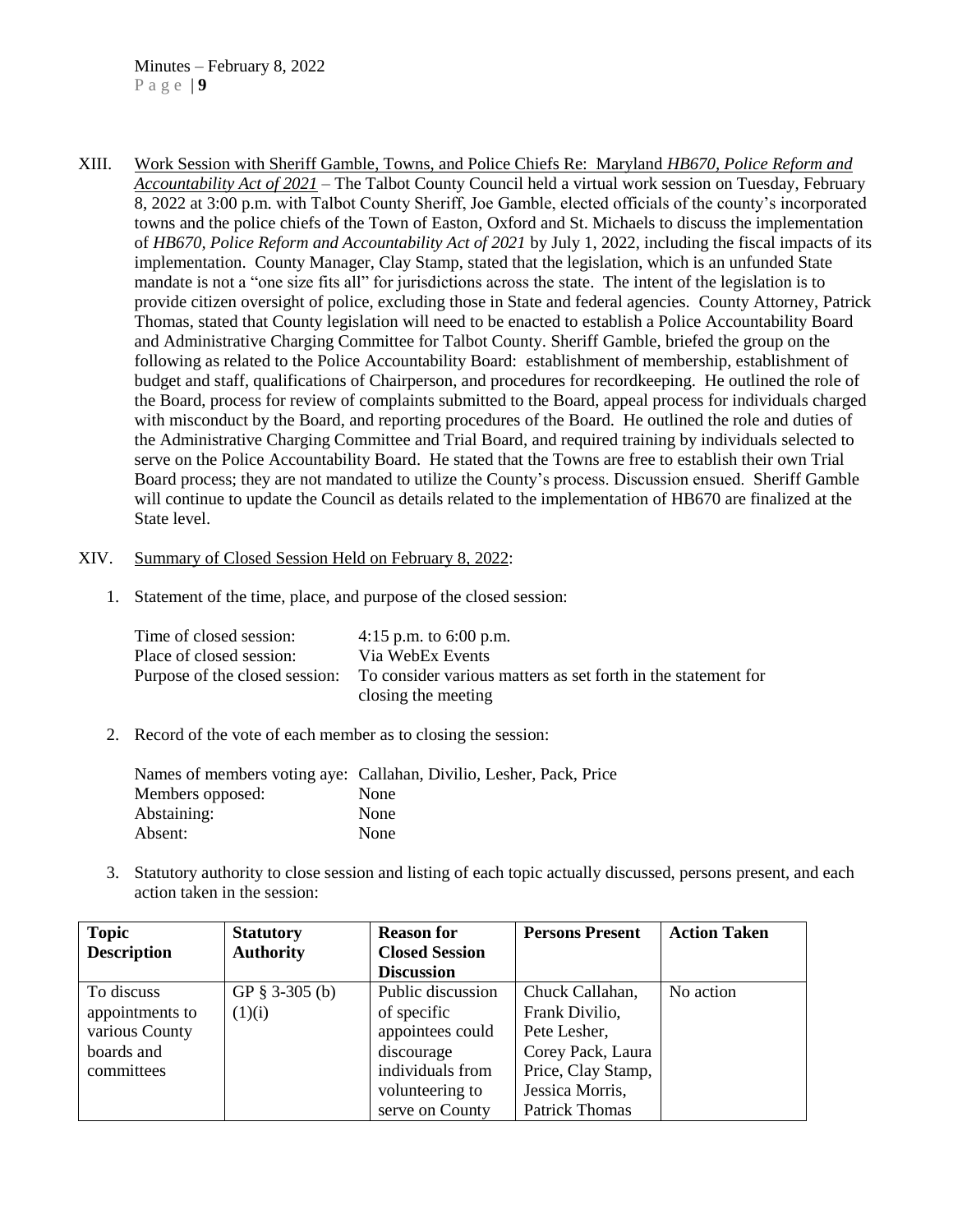|                                                                                                                                           |                          | boards and<br>committees                                                                                                                                       |                                                                                                                                                  |                                                                               |
|-------------------------------------------------------------------------------------------------------------------------------------------|--------------------------|----------------------------------------------------------------------------------------------------------------------------------------------------------------|--------------------------------------------------------------------------------------------------------------------------------------------------|-------------------------------------------------------------------------------|
| Legal advice<br>regarding a<br>personnel matter<br>pertaining to a<br>specific individual<br>over whom the<br>Council has<br>jurisdiction | GP § 3-305 (b)<br>(1)(i) | To protect the<br>identity of the<br>specific individual<br>and the attorney-<br>client privilege                                                              | Chuck Callahan,<br>Frank Divilio,<br>Pete Lesher,<br>Corey Pack, Laura<br>Price, Clay Stamp,<br>Jessica Morris,<br><b>Patrick Thomas</b>         | No action                                                                     |
| To discuss<br>personnel matter<br>regarding<br>compensation                                                                               | GP § 3-305 (b)<br>(1)(i) | Discussion<br>involves specific<br>individuals                                                                                                                 | Chuck Callahan,<br>Frank Divilio,<br>Pete Lesher,<br>Corey Pack, Laura<br>Price, Clay Stamp,<br>Jessica Morris,<br><b>Patrick Thomas</b>         | No action                                                                     |
| To discuss<br>possible<br>acquisition of<br>property in Easton<br>for a public<br>purpose                                                 | GP § 3-305(b)(3)         | To protect<br>County's<br>bargaining<br>position regarding<br>the potential<br>acquisition of a<br>specific parcel of<br>real property for a<br>public purpose | Chuck Callahan,<br>Frank Divilio,<br>Pete Lesher,<br>Corey Pack, Laura<br>Price, Clay Stamp,<br>Jessica Morris.<br>Patrick Thomas,<br>Joye Nagle | Council directed<br>staff to prepare<br>counter-proposal<br>for consideration |
| Legal advice on<br>litigation (Petition<br>21-02/Preserve<br>Talbot History,<br>Inc.)                                                     | GP § 3-305 (b)<br>(7)(8) | Confidential<br>attorney-client<br>discussion<br>regarding status of<br>litigation                                                                             | Chuck Callahan,<br>Frank Divilio,<br>Pete Lesher,<br>Corey Pack, Laura<br>Price, Clay Stamp,<br>Jessica Morris,<br><b>Patrick Thomas</b>         | No action                                                                     |

# **CASH STATEMENT 2/01/2022**

| <b>BALANCE 1/25/2022</b>                                       | 52,430,296.37 |
|----------------------------------------------------------------|---------------|
| CIGNA CLAIMS PAID THRU 1/21/2022                               | (118, 213.47) |
| SEWER CHARGES FOR TALBOT CO OWNED PROPERTIES 3RD<br><b>OTR</b> | (627.75)      |
| BRF FEE RETURN OCT-DEC 2021                                    | (85,604.30)   |
| USDA/RD QTRLY BOND PYMT #92-12                                 | (16,408.00)   |
| DEPOSIT BATCH #52944 12/14/2021                                | 627.75        |

DEPOSITS 1,285,674.48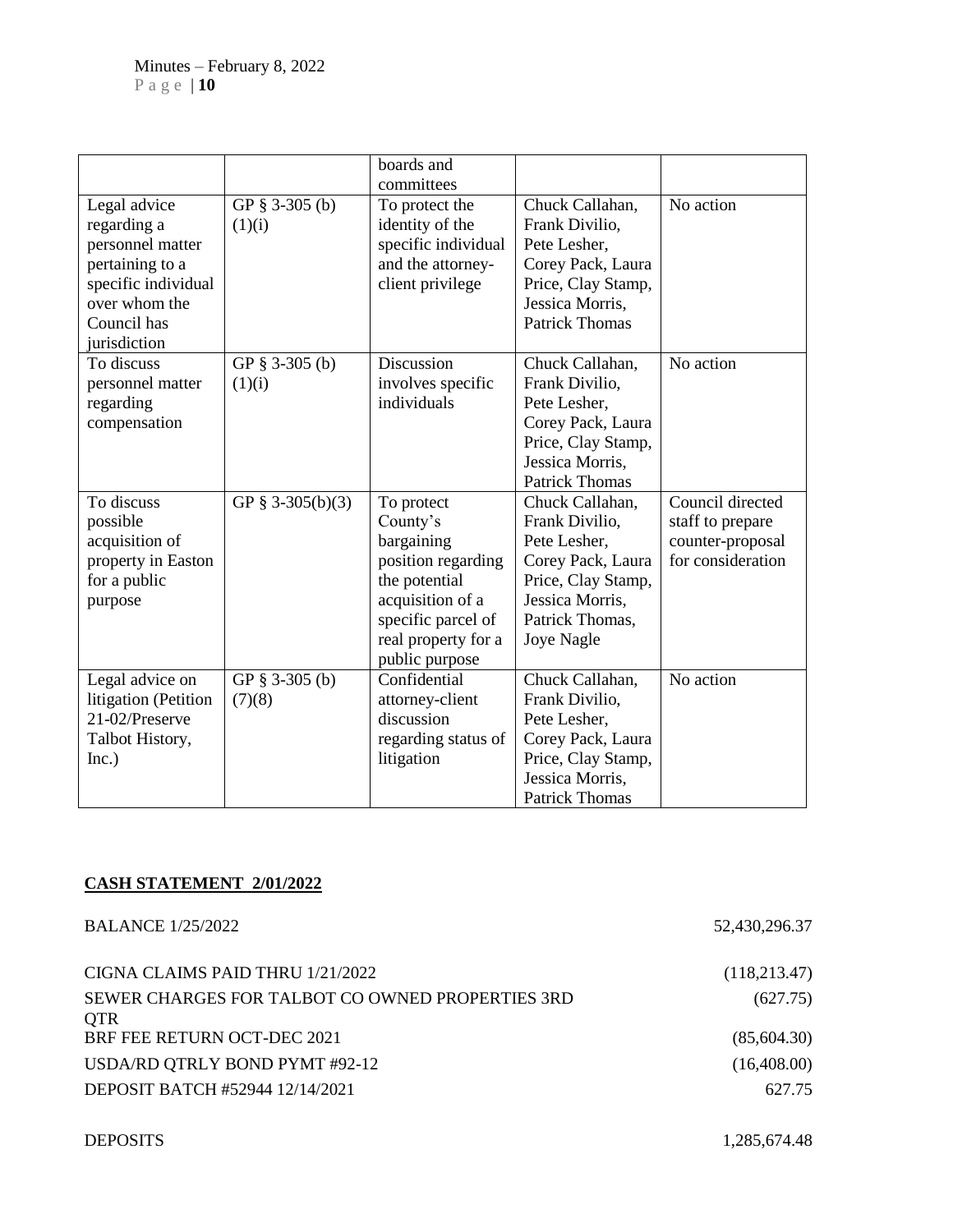Minutes – February 8, 2022 P a g e | **11**

CHECKS (648,629.20) VOIDED CHECK(S)  $\# 356766$  726.00

## **BALANCE 2/01/2022 52,847,841.88**

### **INVESTMENTS - CERTIFICATES OF DEPOSIT**

| Certificate Date                                | <b>Maturity Date</b> | Yield | Amount                         |
|-------------------------------------------------|----------------------|-------|--------------------------------|
| PNC-MLGIP INVESTMENTS TOTAL<br>BAYVANGUARD BANK |                      | 0.06% | 20,500,000.00<br>10,213,058.40 |
| <b>TOTAL INVESTED</b>                           |                      |       | 30.713.058.40                  |
| PETTY CASH BALANCE                              |                      |       | 12,175.00                      |
| <b>GRAND TOTAL ALL</b><br><b>FUNDS</b>          |                      |       | 83,573,075.28                  |

# **CASH STATEMENT 2/08/2022**

| <b>BALANCE 2/1/2022</b>                      | 52,847,841.88  |
|----------------------------------------------|----------------|
| TOTAL ADP PAYROLL PPE 1/21/2022              | (685,086.27)   |
| TOTAL ADP PAYROLL PPE 1/31/2022              | (12,161.92)    |
| PENSION DED PPE 1/21/2022                    | (41, 849.58)   |
| DEF COMP DED PPE 1/21 & 1/31/2022 457 & ROTH | (19,514.44)    |
| DEF COMP PPE 1/21/2022 PLAN 401 (A)          | (6,492.52)     |
| ELECTION BOARD PPE 1/11/2022 & 1/18/2022     | (19, 191.69)   |
| WELLS FARGO GOLF EQUIPMENT LEASE PYMT        | (128.00)       |
| CIGNA CLAIMS PAID THRU 1/31/2022             | (97, 469.18)   |
| TALBOT CO. FREE LIBRARY/FY21-22 2/2022       | (126, 616.00)  |
| TALBOT CO. HUMANE SOCIETY/FY21-22 2/2022     | (34,167.00)    |
| <b>BOARD OF EDUCATION 2/2022</b>             | (3,658,800.00) |
| FEBRUARY 2022 RETIREE HEALTH PLAN #727       | (31, 923.84)   |
| RETURNED PAYMENTUS PAYMENTS                  | (2,305.47)     |
| STM WWTP IMP/MD WATER QUALITY                | (525, 592.15)  |
| <b>POSTAGE WIRE</b>                          | (3,000.00)     |